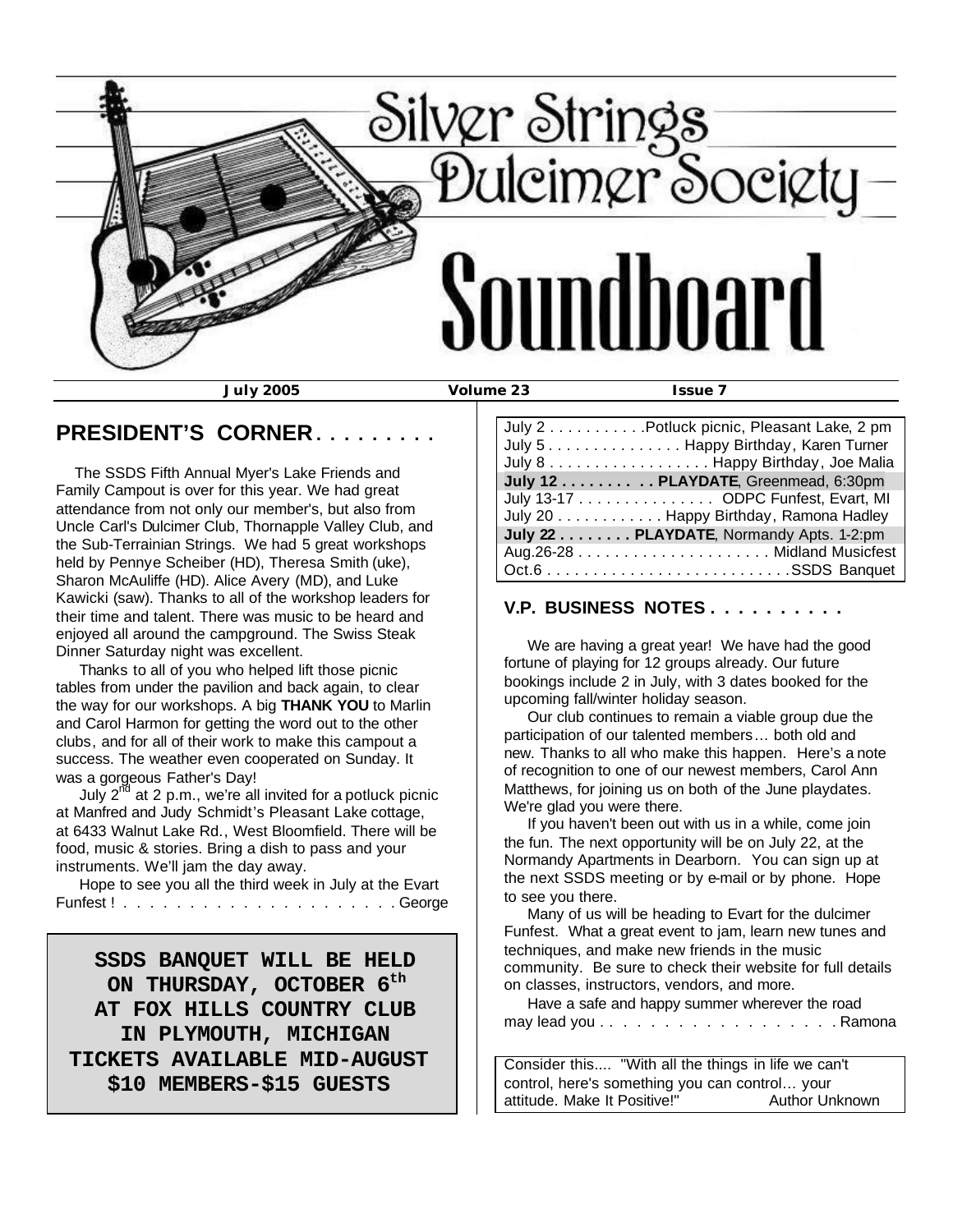### **SECRETARY & PROGRAM DIRECTOR . .**

 We really had a nice turnout at the campout, and those of you who missed it, missed a very good time. We had about 50 people for the weekend, and about 10-12 came up for Saturday. We had very good workshops, which we all enjoyed very much.

 We want to thank again, Pennye Schieber and Sharon McAuliffe (hammered dulcimer), and Theresa Smith (uke) for doing workshops; also Alice Avery (mountain dulcimer), and Luke Kawicki (saw), for their on-site mini workshops. We really appreciated them all.

 We are truly sorry for those folks who were unable to get tickets for the steak dinner. It really is important, when you make your reservations for our campout, that you also reserve your meal, because they order those dinners ahead, and they need to know numbers in advance. If you plan to attend next year please keep this in mind.

 We hope you all had as good a time as we did. Marlin and Carol

### **TREASURER'S NOTE, you can bank on it …**

 Well, this month's buzz is the campout as you may have noticed. I had really looked forward to this for months. I am pleased with the new skill that Sandi and I added, thanks to the help of Luke and David. I actually made a sound with my saw at their workshop. We even made the dog howl in the campsite next door. I'm not ready to call it music yet, but we all had a great time.

 Between the up-coming fun festivals this summer, we have some work to do. In preparation for elections this fall, we need to review and make some changes to our By-laws. We must update the prescribed dates for certain events, because of the past changes in the new board assumption of office from Oct. to Jan 1. We also need to review them for the requirements regarding change to a 501-C7 tax exempt corporation. A few other house-keeping items may also show up as we get into it.

 After the campout expenses were paid, our bank balance is \$5569.46. We are \$707.70 ahead in Income vs. Expenses. Our play dates are enabling the positive cash flow. Please help support them and have some fun along the way. . . . . . . . . . . . . . . . Bob

# **DAVID SMITH WINS WET T-SHIRT CONTEST !**

 **\* \* \* \* \* \* \* \* \* \* \* \* \* \* \* \* \* \* \* \* \*** Oops…... It was the "t-shirt logo contest" for the Evart Funfest… he was runner-up.

**Congratulations, David ! You are OUR big winner !** 

(Here, we have a life lesson…never believe a rumor.)



submitted by David Smith

 The 33rd Annual NON-ELECTRIC MUSIC FUNFEST will take place July 14-17, 2005 at the Osceola County Fairgrounds in Evart, Michigan. This is the largest Hammered Dulcimer related event in the USA, and perhaps even the world. Evart is located in the middle of Michigan's lower peninsula, about a 3 hour drive from the Detroit area. Get a flyer at our SSDS meeting or visit the Funfest website at: http://www.dulcimers.com/evartpage.html

 This year there are 222 workshops on Thursday, Friday and Saturday. 109 workshops are for Hammered Dulcimer. Others include Accordion, Autoharp, Banjo, Bass, Dobro, Fiddle, Guitar, Hurdy Gurdy, Harmonica, Harp, Mandolin, Mountain Dulcimer, Piano, Psaltery, Songwriting, Ukulele, Voice, Washtub Bass, Whistle and a variety of music theory, arranging, performing and related topics. 25 workshops will be taught by 8 of our Silver Strings members: Mary Lou Battley, Jane Chevalier, Bobbi Hurst, Sharon McAuliffe, John McAuliffe, Jim McKinney, Pennye Scheiber, and David Smith. Between workshops you can visit the huge music vendor area, open stage, afternoon concerts, children's stage, eat at one of several food booths, or evening concerts. Friday evening has contra dance and jamming late into the night. WOW… all of this for an admission price of \$3 total !!! Rustic camping is \$10 per night, and no one is ever turned away.

 If you play the Hammered Dulcimer (at any level), do take part in the all dulcimer preshow on the mainstage, Friday and Saturday starting at 6:15 pm. It is a unique and exciting experience to play along with hundred's of other players. If you don't know the tune, just chord along.

 The ODPC building has an instrument consignment area where you may sell a used instrument. Here you can also purchase a Funfest t-shirt, hat or bag, a CD of last year's stage performances, sign up for open stage, or join the ODPC.

 This event is sponsored by Michigan's own ODPC (Original Dulcimer Players Club). The ODPC, formed in 1963, is the first dulcimer club in America. The present revival of the Hammered Dulcimer in America owes much of its history to them, as many clubs here and across the country followed their lead, and formed in the following years. Our own Silver Strings Dulcimer Society was born, in part, because of a flyer handed out at the 1983 ODPC Funfest. Last year the ODPC was awarded the prestigious Great Lakes Community Arts Award for 2004. This is Michigan's highest award for arts agencies.

 We are fortunate to have the Evart Funfest in July, the Midland Dulcimer Festival in August, and a variety of Dulcimer builders all in Michigan. If this is July, then it's time for the EVART FUNFEST. Hope to see you there!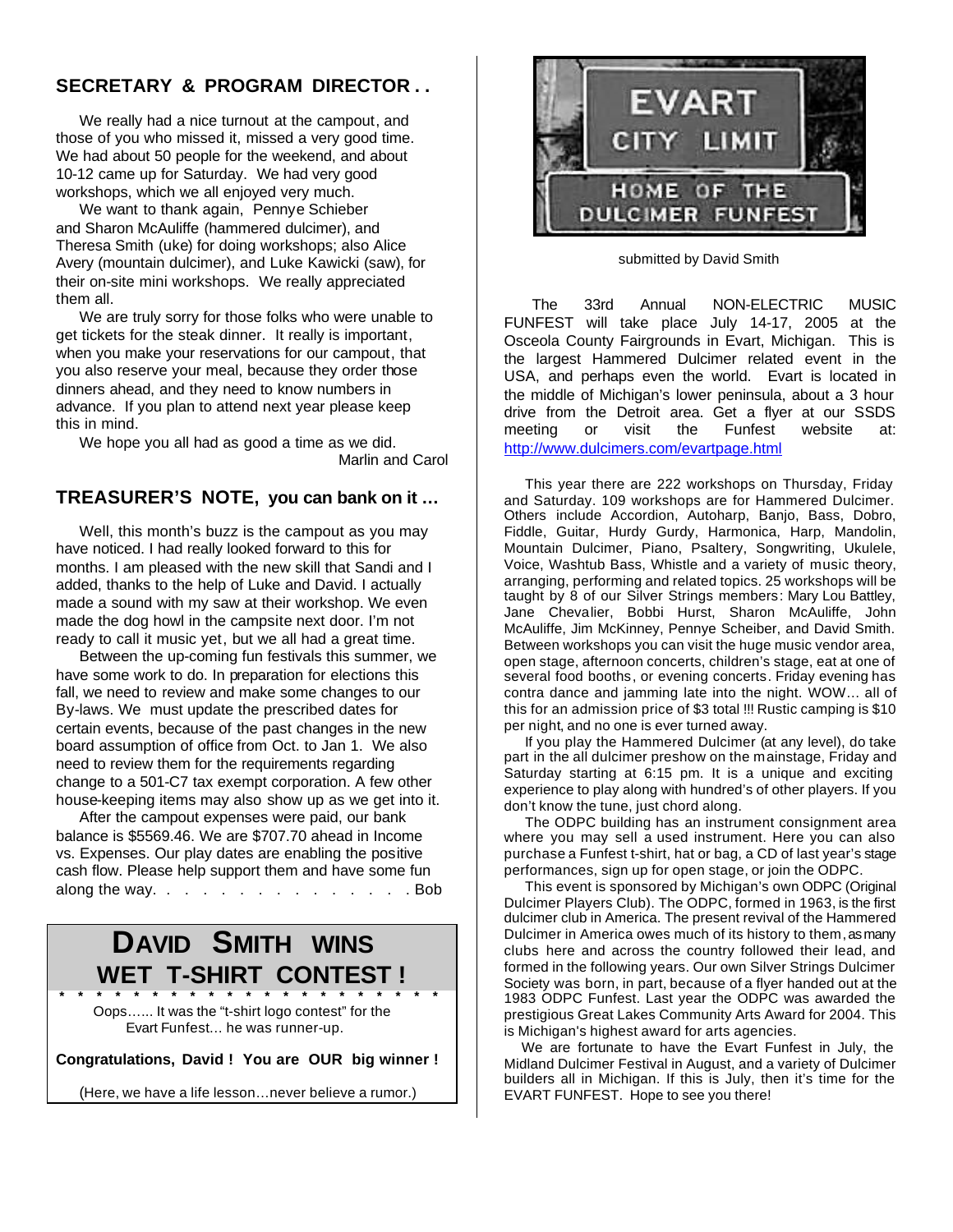## **WEB-WONDERS FROM YOUR WEBMASTER**

Be sure to visit the new Silver Strings message board at:  **http://www.ssdsociety.org/forum/default.asp**

 The new message board (forum) is easy to use. Anyone can read messages. You don't have to be registered to read messages. For example, click on "Dulcimer Talk", then click on "Welcome To The New SSDS Message Board", and the message displays.

 To post a message, you must first register. Look in the upper right corner. Click on the "Register" link. Then click on "Agree" at the bottom of the page.

 Another screen displays and you will be asked to fill in some boxes. Only the red asterisk fields are required. Choose your username and password. It can be any user name and password. Usernames and passwords are case sensitive so be aware of what you are using ! Also, be sure to write your username and password down so you won't forget it! Click on the "Submit" button at the bottom of the page to finalize your registration. You will be sent an email to confirm your registration.

 After you have registered, enter your user name and password in the login boxes just below where you found the register link.

 To actually post a new message, enter the forum you want to post the message in. Our forums are: Dulcimer Talk, For Sale, Wanted or Trade, and News and Announcements. In the middle of the screen, click on the small envelope titled "New Topic" and create your message. You can preview your message first before you actually post it. When your message is finalized, click on Post New Topic. If you need to make changes to your message after it is posted, click on the pencil icon in the far right column of your message.

 You may contact webmaster@ssdsociety.org for questions or further assistance.

 **NOTE:** If you have a firewall, it may (but not always) prevent you from registering. Turn off your firewall while you register, and turn it back on after you are finished registering . . . . . . . . . . . . . . . . Karen & Bob

### **THE ANNUAL SSDS PICNIC**

will be Sunday, August 7th, 2005 from 1-5pm. at German Park, Ann Arbor, on Pontiac Trail between Dixboro and Earhart Roads. The park has a covered pavilion, so bring your instruments to jam. Maps will be provided at the next meeting.

 SSDS will furnish the meat(Roast Pig), iced tea, lemonade & pop, paper products, eating utensils, and ice. Please bring a dish to pass.

 Family and friends are welcome. There will be a charge of \$5 for non-member's, and \$3 for children (12 & under).

 Please sign up with the number of people in your party so we can plan for pig size, etc… For further information, please contact any of the board members.

If anyone would like to use a tent (sleeps up to 4) for Evart or Midland, contact Bob or Sandi Hlavacek. If you haven't camped, and are concerned about **"living in a tent"** for a few days**,** don't worry… it's only a place to store your stuff and sleep. You will be far too busy to "live there". All you need is an air mattress and a blanket. There are good restrooms and shower facilities at both places.

 July tune of the month is "It's a Grand Old Flag" music will be available at the meetings. . .Roger

|            | <b>SSDS JULY PLAY LIST</b>     |      | first           |
|------------|--------------------------------|------|-----------------|
|            |                                |      | note            |
| 1G         | <b>MAGGIE</b>                  | 3X   | B               |
| 2D         | <b>VIOLA'S SCHOTTISCHE</b>     | 3X   | F#              |
| 3D.        | <b>ANGLEWORM WIGGLE</b>        | 3X   | A               |
| 4C         | <b>BLACK VELVET WALTZ</b>      | 3X   | G               |
| 5D         | <b>JOHN RYAN'S POLKA</b>       | 5X   | D               |
| 6C         | <b>TENNESSEE WALTZ</b>         | 2X   | C               |
| 7G         | <b>DOWN YONDER</b>             | 3X   | B               |
| 8D         | PEEK-A-BOO WALTZ               | 3X   | F#              |
| 9G         | NEVER ON SUNDAY                | 3X   | D               |
| 10DA       | <b>MAPLE SUGAR</b>             | 31/2 | F#              |
| 11G        | <b>TICK TOCK POLKA</b>         | 3X   | D               |
| 12AM       | <b>KATUSHKA</b>                | 5X   | A               |
| <b>13G</b> | <b>RED WING</b>                | 3X   | D               |
| 14G        | <b>SILVER AND GOLD</b>         | 3X   | B               |
| 15D        | YOUNG RODDY McCORLEY           | 4X   | D               |
| 16G        | <b>RED APPLE RAG</b>           | 3X   | D               |
| 17G        | <b>WESTPHALIA WALTZ</b>        | 2X   | D               |
| 18G        | <b>BATTLE HYMN</b>             | 3X   | D               |
| 19D        | <b>OVER THE WATERFALL</b>      | 3X   | D               |
| 20G        | <b>COLUMBUS STOCKADE BLUES</b> | 4X   | B               |
| 21DD       | CHINESE / NELLY BLY            | 2 ea | <b>A&amp;F#</b> |
|            | <b>ENDLESS MEDLEY</b>          | 2 ea |                 |
| 22D        | Ragtime Annie                  |      | F#              |
| 23D        | Soldier's Joy                  |      | F#              |
| 24D&G      | <b>Golden Slippers</b>         |      | D               |
|            | extras                         |      |                 |
| D          | Ashoken Farewell               | 2x   | Α               |
| G          | Fanny Power                    | 3x   | G               |
| G          | It's a Grand Old Flag          | 3x   | D               |
| G          | <b>God Bless America</b>       | 3x   | G               |